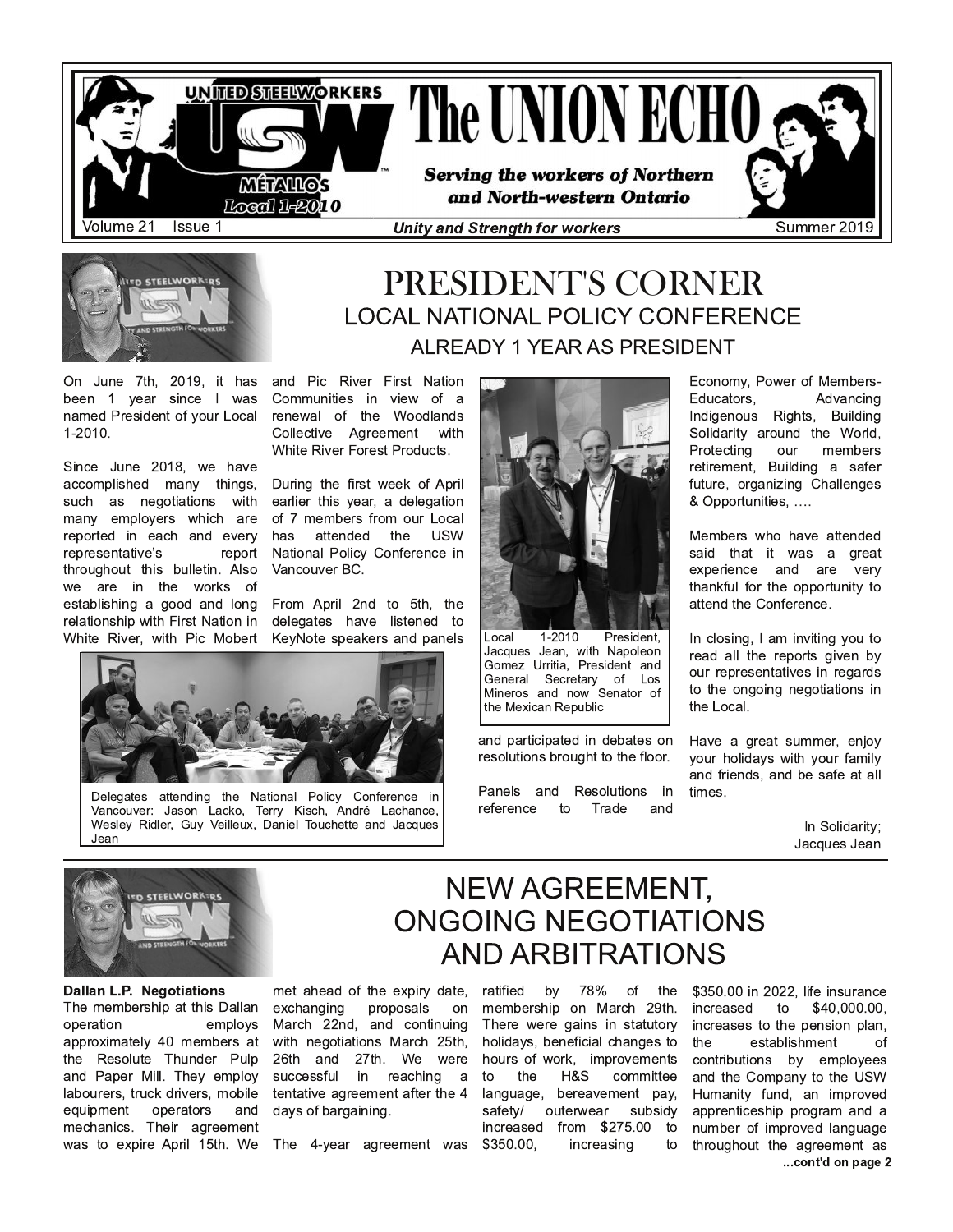**VOLUME 21 ISSUE 1** 

#### **Bruce Frost... from page 1**

well as a wage increase of \$0.75 in year one and \$0.50 each year of the agreement for a total of \$2.25 over the term.

The Thunder Bay representatives, Bruce Frost and Jason Lacko, as well as the membership involved thank the elected negotiating committee, Todd Childs and John Hearn, for their diligence and determination in achieving the settlement.

Dallan L.P. also has yard operations under a separate Collective Agreement at the Resolute Thunder Bay sawmill. which expires on September 30th. They also contract the Sawmill yards in Ignace and Atikokan and operate there under the terms of the Sawmill agreements.

#### **Resolute Negotiations**

The Collective Agreement with Resolute expired November 1st, 2018. Although there are no remaining active Resolute employees, the agreement covers the thirteen woodlands contractor operations which

have the potential to expand. There are approximately 400 members employed by these contractors. The size of the operating crews ranges from 7 or 8 members to 50 or more.

Bargaining with Resolute Woodlands has been slow and thus far without success.

On December 17th to 20th, we met with Resolute to begin negotiations. After those days there were many issues still outstanding. We met again on February 5th and 6th. The 7th was scheduled also but we broke off as we were not making any headway. We applied for conciliation. Those meetings were to take place May 7th and 8th but have been postponed until June 17th and 18th as a result of unforeseen circumstances among the employers' committee.

#### **Resolute Arbitration**

We have an arbitration underway with Resolute involving  $\mathsf{a}$ non-union contractor being on the limits and supplying the company sawmills. We believe this to be a violation of the agreement. The newer Company management (who were not involved in the discussions) appear to believe that an agreement we made to settle several grievances in 2012 on  $a$ without prejudice basis somehow allows them to use a non-union contractor. This contractor, his equipment and employees all come from Quebec and the crews travel back and forth on two weeks in and two weeks out basis. This is causing hardship not only on the members but also the longterm contractors who clean up behind them. The hearing began in Thunder Bay on April 9th and 10th. The final arguments are to be made in Toronto on May 14th. There should be a conclusion to report in the next Echo.

#### **Wanson Lumber and Unitized Manufacturing**

They are preparing for what we hope will be a busy summer as they continue to serve the local construction industry with quality building materials and

**AFTER A LONG** 

**SNOWY WINTER** 

#### prebuilt roof trusses. Both of these bargaining units are a fixture in the community and upon for both depended and commercial residential construction.

#### **Firesteel Contractors Arbitration**

Firesteel has been a long-term contractor with Resolute and its predecessor companies. They have had a Collective Agreement with the Union since the 1960's. This past January we had our second arbitration with them. The first was in the early 1970s. The issue this time was an unjust We had termination. two hearing scheduled. days However, on the first day of the hearing reached we a settlement by which the member severed his employment for an agreed amount of money which is confidential but that was acceptable to the grievor.

Have a safe summer,

In Solidarity; **Bruce Frost** 



Resolute Atikokan sawmill Atikokan Saw has continued pace its steady towards reaching targets. Atikokan Saw has seen no layoffs as a result of volatile winter and spring conditions in the woodlands operations. Conditions are improving. There will be and or been have new wood harvesters added in the area which will help with log supplies. This unit was approached by management regarding altering the members' schedules to work a 4 on 4 off schedule. The Union and the Company met and produced a document which the membership

#### overwhelmingly rejected. Members once again showed that the voice of the workers is unified.

The Union is presently engaged in arbitration regarding the use  $\Omega$ contractors on site. Resolution may be a few months down the road. This unit has been very active regarding their rights under the collective agreement which I applaud. Many grievances and other issues have been resolved with success because of the dedication from various committees. The ongoing support of the members will

only mean good things going forward.

Members please watch the bulletin board for future meetings, other Union related documents and education flyers. I would also like to Keith mention that Mr. Sawfiler Caldwell, from Atikokan, has been recently added to the Executive Board in zone 1 of the Local.

#### Resolute Ignace sawmill

Ignace saw is once again down. Unfortunately, log supplies, road conditions and a lack of chips at Resolute pulp mill have had an impact on the community and the members at the mill. Your Local is presently in negotiations with Resolute Woodlands to secure a new codified agreement. Next round of bargaining is slated for June 18th and 19th.

Most recent news is that the shutdown will continue into the middle of June. Once the membership returns to the site the Union will facilitate the vote regarding whether to stay on a 40-hour workweek.

The Mill, when operating, is hitting their output targets and utilizing a 2 shift, 4 ten schedule. This mill supplies ...cont'd on page 3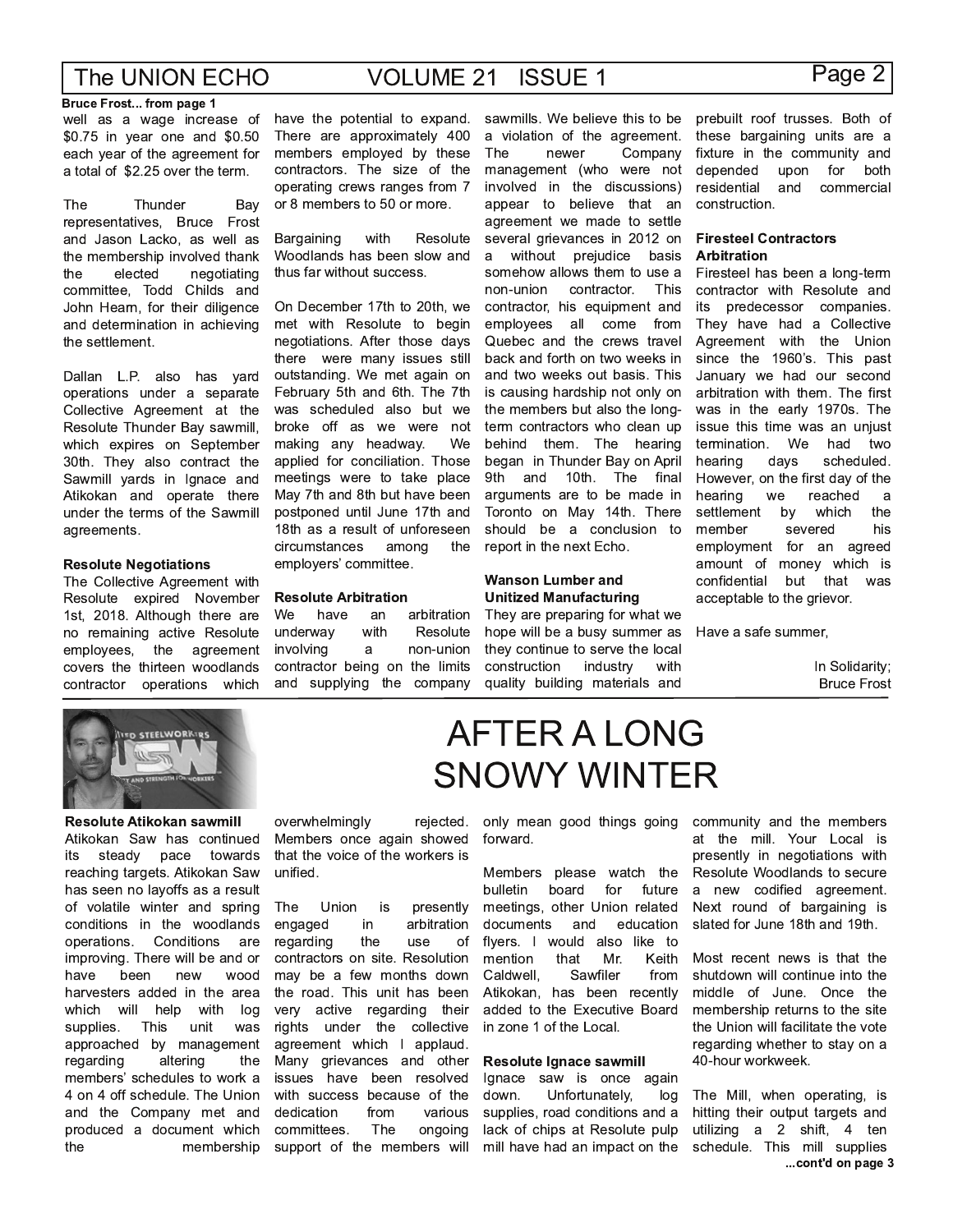## Page 3

Jason Lacko... from page 2 dried wood the Kiln  $t_0$ Atikokan sawmill where it is planed and shipped. Outside Local members with Dallan Forestry, which provide all the mobile equipment operations such as forklifts, log loaders and loaders, have also been affected by the shutdown with 10-12 operators also laid off.

The members of Ignace sawmill will be gearing up for long awaited negotiations next spring.

#### **Nakina Sawmill**

We have yet to solidify a Collective Agreement at the site. Your local is working hard to ensure that the members have a mutually beneficial agreement in place. The membership voted on a final company pass in November. group The rejected the company's offer by nearly 100 percent. The Local filed for conciliation and met once again March 12th with no results and in fact, the company refused to bargain

further. We filed unfair bargaining charges and have a mediation meeting scheduled in late May with the Ontario Labour Relations Board to continue the process. Approximately 70 future members are employed at the mill, which is situated on Aroland First Nations.

#### **Gateway Casino**

Big year for this unit as we head to the table. Collective Agreement will expire on October 31st, 2019. This will the third round he ∩f bargaining for our 150 brothers and sisters at the Casino site. Bargaining surveys will be distributed in July and we will begin taking demands in late August. early September. Various patterns have been set by other Unions as well as other USW Locals regarding compensation packages. The most significant one that jumps out from past ratifications is the removal of two stat days, Remembrance Day and Easter Monday, which we presently enjoy. Members please watch the bulletin board for future meetings, other Union related documents and education flyers.

#### **Dallan Forestry Atikokan** Saw

Some concerns over spring yard conditions. The spring thaw usually produces deep ruts, slushy conditions and for the operators it can be very frustrating to work. Constant traffic in the yards, increase of production and movement of chips and hog have the members working hard to complete jobs safely. It is important to remember that there is no job that cannot be done safely. Placing stress on oneself to complete a task could have the opposite effect.

#### **Policy Conference** Vancouver 2019

I had the opportunity to once again attend the National policy conference. The conference is held once every three years and is an

for Locals to opportunity submit resolutions to add, change or alter the National by-laws and language regarding other Union campaigns. Our Union is involved in many initiatives from aboriginal issues, such as the National Inquiry into Missina and Murdered Indigenous Women and Girls. truth and reconciliation, as well as industrial issues like steel tariffs and softwood lumber lobby campaigns to name only a few. The theme for our conference was "Solidaritv Builds" it starts with you!

I would like to wish all my Brothers, **Sisters** and comrades a great summer; have fun and eniov your families.

Most importantly "Work Safe"

In solidarity; Jason Lacko

## **Mental Illnesses in the Workplace**

Work is important to our wellbeing. In addition to the income it brings, it can be a big part of our identity, how we understand our skills, and a way to contribute to something bigger. However, a mental illness can have a big impact on the way we work.

#### What are mental illnesses?

Mental illnesses are health problems that affect the way we think about ourselves, relate to others, and interact with the world around us. They affect our thoughts, abilities feelings, and behaviours. Depression and anxiety disorders are the most common mental illnesses.

Mental illnesses are more likely to come up during times of stress or uncertainty, which can be part of many people's jobs. However, life stress

outside of work can also affect mental health, which may then affect a person at work.

It's important to understand that mental illnesses are real illnesses. Like other illnesses, such as diabetes or asthma, most mental illnesses are episodic. That means people have periods when they are well and productive, as well as periods when they are unwell and overall functioning is low.

#### How do mental illnesses impact workers and workplaces?

People who experience a mental illness may doubt their abilities or appear less confident. A person may have a hard time concentrating, learning, and making decisions. Symptoms of a mental illness may feed much bigger thoughts. For example, someone can't who concentrate may then also think that they can't do their job well or worry about losing their job. It's easy to see how these changes affect work performance.

Mental illnesses can also have a big effect on relationships. People who experience a mental illness may withdraw from others, act in unexpected ways, take a lot of time off, or appear less productive than This usual. can strain relationships with supervisors and co-workers.

illnesses Mental cost Canadian employers billions of dollars in absenteeism or sick days, "presenteeism" (coming to work, even when the employee can't work well), disability and other benefits, and lost productivity.

#### What can I do about it?

The good news is that mental illnesses are treatable. Early recognition of mental health problems, referrals to the right resources (such as Employee and Family Assistance Plans), and adequate treatment can help people get on the path to recovery and go back to their usual work quickly. Employees can and do reach their full potential when they have the right supports in their life, including those at their workplace. Some mental health problems in the workplace can also he prevented when organizations take steps to create mentally healthy workplaces for all employees.

Telling a supervisor or member of your workplace's human resources team about a diagnosis of any health ...cont'd on page 4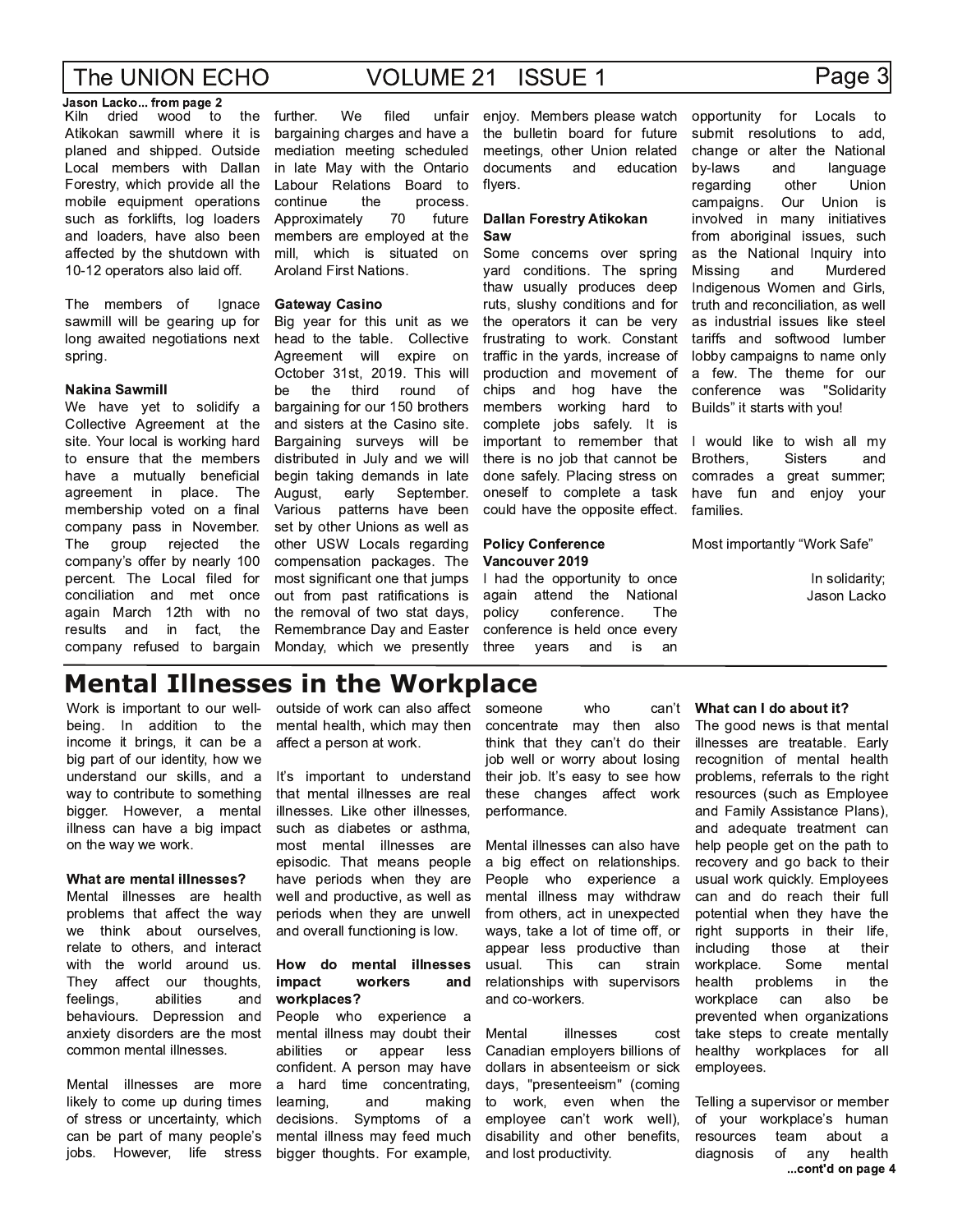### Page 4

mental illnesses... from page 3 problem is called disclosure. In Canada, the law says that you don't have to tell your employers what is causing a disability. You do need to say that you're experiencing health challenges and you have to describe what you need to work well. Your employer may need information from your health car provider around your abilities and difficulties, but they don't need your diagnosis.

There are risks and benefits to disclosing your experience of a mental illness. If you do and disclose, you your figure out supervisor may strategies that help you stay at work. For example, you may

change the way you complete tasks or change the tasks you do. These strategies are also called accommodations. By law, workplaces have to try to look at reasonable accommodations for anyone who experiences a disability, including a mental illness. Disclosing may help other people in your workplace understand any changes or difficulties that they've noticed.

On the other hand, disclosing can lead to stigma or Unfortunately, discrimination. being open about a mental illness can impact a person's position at a workplace or their ability to find a new job. There are laws to prevent this kind of discrimination, but it can still Workplaces have happen. different attitudes and cultures, so everyone will have different experiences. However, it's best to think through all the options before you make a decision.

Decisions around staying at work or taking time off are influenced by many different factors, including the nature and severity of the illness and how the illness affects your abilities to work. Ultimately, the choice should be between you, your care team, and your employer. Some people benefit from time off with a gradual return to work. Others may decide to work fewer hours. Some may stay at their current

working hours. Staying connected to work can be helpful during recovery. It can be a place to contribute your skills, build social connections, contribute to something bigger, and earn a paycheque. A job can be part of how you see yourself. Talk with your care team for ideas and strategies that support your work goals.

Remember to take advantage of services through your employee benefits. Employee and Family Assistance Plans and your health plan can help you find and access services in your community.





Since our last edition, we've been very busy negotiating new Collective Agreements.

#### **Ryam Chapleau Sawmill**

March On 24th. the membership of approximately 145 workers at the Ryam sawmill in Chapleau ratified at Collective 87%  $\mathsf{a}$ new Agreement. This new 4 year agreement comes with some changes in the language and increases in shift differential, in vacation premiums, in the work boot subsidy, in chainsaw pant subsidy, in tool allowance, in benefits, in the Pension Plan, and a general wage increase of 2% per year for every year of the Collective Agreement. The membership there should be proud of the work done by their negotiating committee.

# **3 NEW AGREEMENTS! UPCOMING CONCILIATIONS**

#### Ryam Opasatika Woodlands **Operation**

As for our members from the Ryam Opasatika woodlands operation, they also ratified November last new  $\overline{a}$ Collective Agreement. **This** new 4 year agreement also comes with changes in the language and increases in vacation premiums, in boot allowance, in benefits, in the Pension Plan, in the Bridging Supplement, and a general wage increase of 2% per year with a signing bonus of \$1,000.00.

#### **NCAS**

As for our members who work for North Cochrane Addiction Services, they ratified on February 21st a new 3 year agreement which comes with some changes in the language, specifically to Leave

of Absences. The agreement also brings increases in the Pension Plan, in the business expenses, and a \$1,200.00 signing bonus with general wage increases of 6 % for the term of the agreement.

#### **Ryam Chapleau Co-Gen**

On March 19th, our 14 members from the Chapleau Co-generation plant rejected at 79% the last proposal for the renewal of their Collective Agreement. We are scheduled to meet in conciliation in late May. Hopefully we will address the membership's concerns and demands. We'll be reporting on the outcome of these negotiations in the next Union Echo.

As for negotiations with **Rockshield EWP** in Cochrane, negotiations are still ongoing. We met several times with the emplover there to try to come to an agreement but unfortunately we have come at an impasse. On April 16th we applied for conciliation and as we speak we are waiting for the conciliation officer to setup dates for us to meet once again. Hopefully this process will facilitate the parties to come to an agreement that will be good and fair for both parties.

I want to take this opportunity to wish everyone a beautiful summer. God knows we need the nice weather. Let's all be safe.

> In Solidarity; Eric Carroll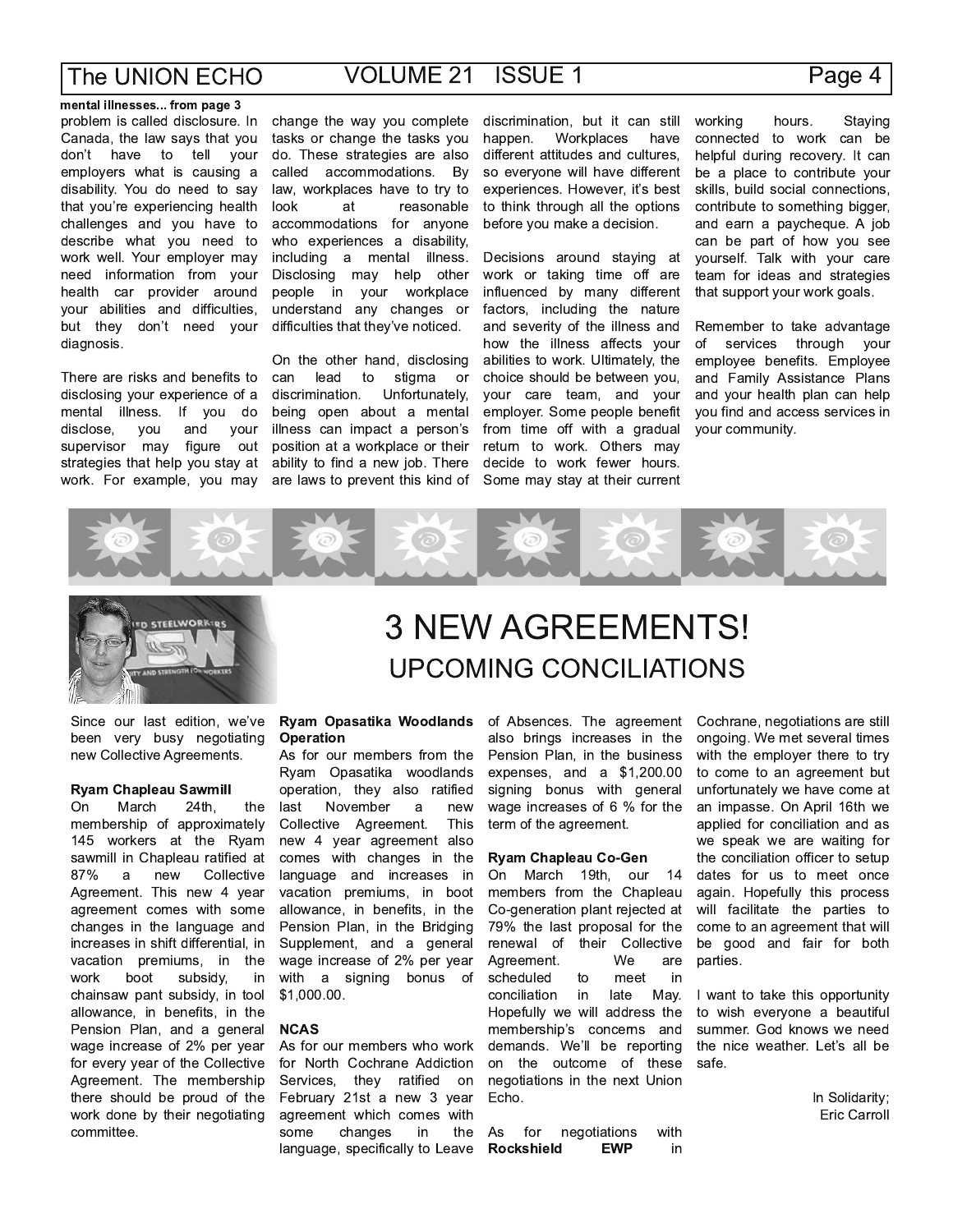

As you probably know since our last edition, I was hired as the new representative for the central region. It's been an amazing learning experience that I enjoy being part of. I would like to thank Jacques and Eric for their guidance in my new role as a representative. I would also like to say thanks to Bruce and Jason from our Thunder Bay office for letting me pick their brain every chance I get when we meet.

Hornepayne and White river As for Hornepayne and White river, they have a new president since the step down of Frank Dottori and both

# **VERY BUSY, PRODUCTIVE AND REWARDING FIRST 6 MONTHS**

plants have a new general manager whose mission is to make these plants cost efficient. That means there will be closing and combining of jobs, but we currently see hiring at both plants. Let's hope that means better days ahead for these plants.

#### **Columbia Forest Products**

At the beginning of the year there were lay-offs posted every week but no lay-off ever happened. Now things look better and some of the new investments are in place with some more coming down in the future. Columbia is currently hiring new members and things look bright for their

future.

#### **Ryam Lumber Mill**

Ryam, as everywhere else, looks to be getting more cost efficient. They're currently looking into a new plan to be even more cost efficient. Ryam is also hiring new members, showing that things are looking good going forward.

What we can see from our units is that a maintenance department is currently in demand everywhere and The they're hard to find. companies are more into hiring apprentice from their current members so that's a good thing for them as it can be an

amazing opportunity.

As for our woods units, they should all be back to work by the end of June. Hearst forests areas have a new 10 year plan in place for the distribution of cuts limits. We need to see what the plan is and look into what's good for our members.

I want to take this opportunity and wish everyone a good summer vacation and enjoy your time with your family.

Please everyone be safe.

In Solidarity; **Guy Veilleux** 

#### **UNITED STEELWORKERS**



## **A Brief History of** "Women of Steel"

Since the early days of our union in 1936, there have been women Steelworkers. But the work world wasn't a friendly place for women. Many jobs, usually the betterpaid ones, were closed to us. When women did make it into "non-traditional" jobs, we faced sexual harassment and bullying.

There were barriers inside the union, too. Plants with mostly female workforces had only men on the local executives. Bargaining and job-evaluation systems left women at the bottom end of the pay scale. And not all fellow union members were "openminded". Some refused to mentor women apprentices, or harassed women co-workers.

But women stuck with it. On our own, or with the support of other sisters, progressive staff reps and local leaders, women kept demanding decent work and a place in the union. The first USW local women's committee was created in

1981 in USW 2900 in Toronto. It's objectives included encouraging women to take an active role in the union by attending meetings and running for union office, mobilizing to get women to schools and conferences, and providing a secure place where women could come with complaints of harassment.

#### **Origins of Women of Steel**

By the 1980s, the world was Women changing. were fighting back. Feminists campaigned for women's legal rights; for abortion access; for protection from violence and

workplace harassment; for rights, including maternity leave and equal pay. The Canadian Charter of Rights and Freedoms became law in 1982, giving a powerful tool to change discriminatory legislation.

Inside the union, women in USW 1005 at Stelco in Hamilton fought for (and won) better paying production jobs in a campaign called "Women Back into Stelco". Out of a workforce of over 12,000, only twenty-eight women worked at Stelco in 1981, and not a single woman had been hired since 1961.

... cont'd on page 6



Scholarships offered by our Local: 2 x \$1,000.00 Eligible: Children of our members enrolling in post secondary education Deadline: July 1st, 2019 Application form: www.uswlocal1-2010.ca or contact us